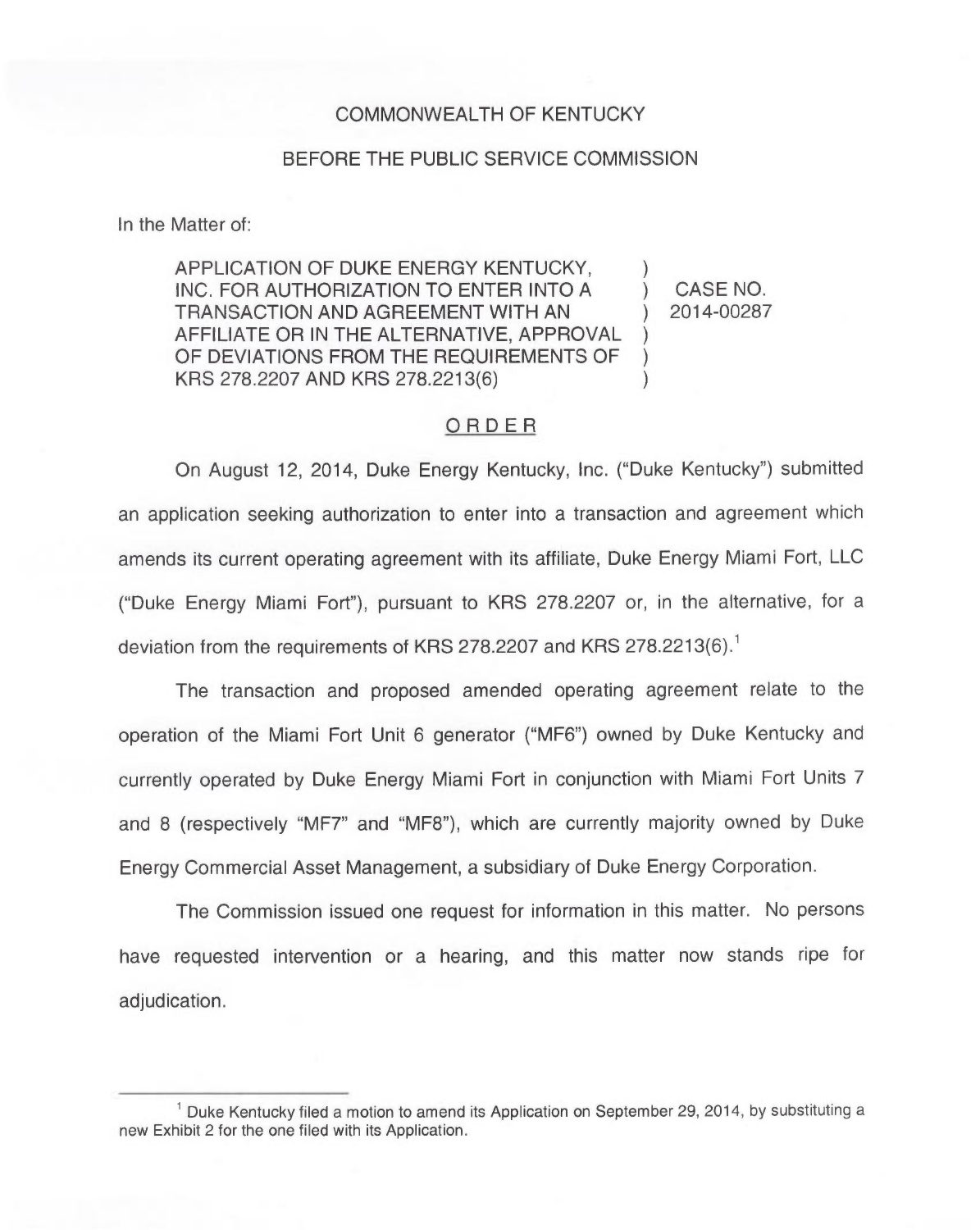## **DISCUSSION**

Duke Kentucky is a utility engaged in providing electric and natural gas service to approximately 137,000 and 96,000 customers, respectively, in seven counties in northern Kentucky.<sup>2</sup> The Commission authorized Duke Kentucky's acquisition of MF6 by Order on December 5, 2003.<sup>3</sup> Thereafter, on January 25, 2006, Duke Kentucky entered into an agreement with Duke Energy Miami Fort for the latter to assume operation and maintenance responsibility over MF6. The agreement required Duke Kentucky to fully reimburse Duke Energy Miami Fort for its expenses and costs incurred in operating MF6.

Duke Kentucky states that when it acquired MF6 in 2003, it expected to operate the unit for 17 years, until approximately 2020. However, as a result of federal environmental regulations, particularly the Mercury and Air Toxics Standards ("MATS" ) rule, MF6 will likely be retired early. Duke Kentucky expects to retire the unit by June 1, 2015. In anticipation of the early retirement, Duke Kentucky applied for and recently received approval to acquire Dayton Power and Light Company's 31 percent interest (186 megawatts) in the East Bend Unit 2 Generation Station in which it already owned a 69 percent interest.<sup>4</sup>

 $2$  Annual Reports of Duke Energy Kentucky, Inc. to the Kentucky Public Service Commission for the Year Ending December 31, 2013, Ref Pg. 0.

 $3$  Case No. 2003-00252, Application of the Union Light, Heat and Power Company for a Certificate of Public Convenience and Necessity to Acquire Certain Generation Resources and Related Property; for Approval of Certain Purchase Power Agreements; for Approval of Certain Accounting Treatment; and for Approval of Deviation from Requirements of KRS 278.2207 and 278.2213(6)(Ky. PSC Dec. 5, 2003).

<sup>&</sup>lt;sup>4</sup> Case No. 2014-00201. Application of Duke Energy Kentucky, Inc. for (1) A Certificate of Public Convenience and Necessity Authorizing the Acquisition of the Dayton Power 8 Light Company's 31% Interestin the East Bend Generating Station; (2) Approval of Duke Energy Kentucky, Inc.'s Assumption of Certain Liabilities in Connection with the Acquisition; (3) Deferral of Costs Incurred as Part of the Acquisition; and (4) All Other Necessary Waivers, Approvals, and Relief (Ky. PSC Dec. 4, 2014).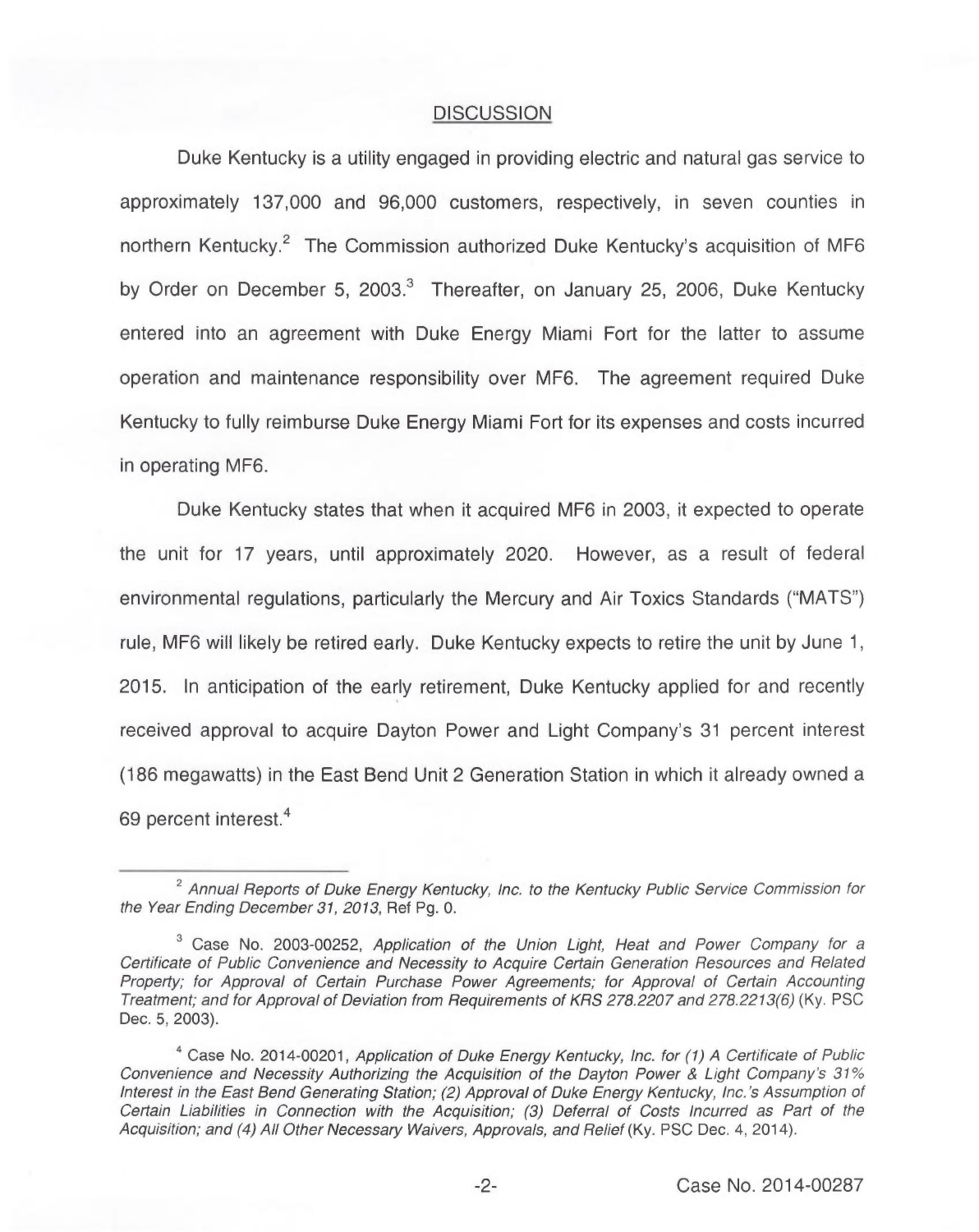The proposed amended operating agreement with Duke Energy Miami Fort was drafted in contemplation of a future sale of MF7 and MF8 to Dynegy, Inc. ("Dynegy"), an unaffiliated third party.<sup>5</sup> On August 21, 2014, Dynegy Resource I. LLC ("Dynegy Resource"), a subsidiary of Dynegy, and Duke Energy Corporation entered into an agreement for the sale of Duke Energy Commercial Asset Management to Dynegy Resource.<sup>6</sup> As a result of the sale. Dynegy will acquire MF7 and MF8, as well as Duke Energy Miami Fort.<sup>7</sup> As part of the sale and acquisition, the operating agreement by which Duke Energy Miami Fort operates MF7 and MF8 will be assumed by Dynegy Resource. Duke states that because Dynegy Resource will be acquiring Duke Energy Miami Fort, it will not be necessary for the MF6 amended operation agreement to be assigned or assumed.<sup>8</sup> As a result of Dynegy Resource's acquisition of Duke Energy Miami Fort, Dynegy will be obligated to continue operating MF6 pursuant to the amended operating agreement, upon Commission's approval of the agreement. Should the sale be closed prior to the Commission's adjudication of the application, MF6 will be operated consistent with prior practice and operations.

Accordingly, Duke Kentucky requests approval of the proposed amended operating agreement which, inter alia, permits its assignment to an unaffiliated entity, such as Dynegy. The amended operating agreement also includes revised terms relating to insurance, confidentiality, force majeure, termination, procurement, standards of performance, budgeting, records management, records retention, cost and expense

- $7/d$
- $8/d$

 $<sup>5</sup>$  Duke Kentucky Motion to Amend Application at 2.</sup>

 $6$  Duke Kentucky Response to Commission Staff's First Request for Information, Item 2.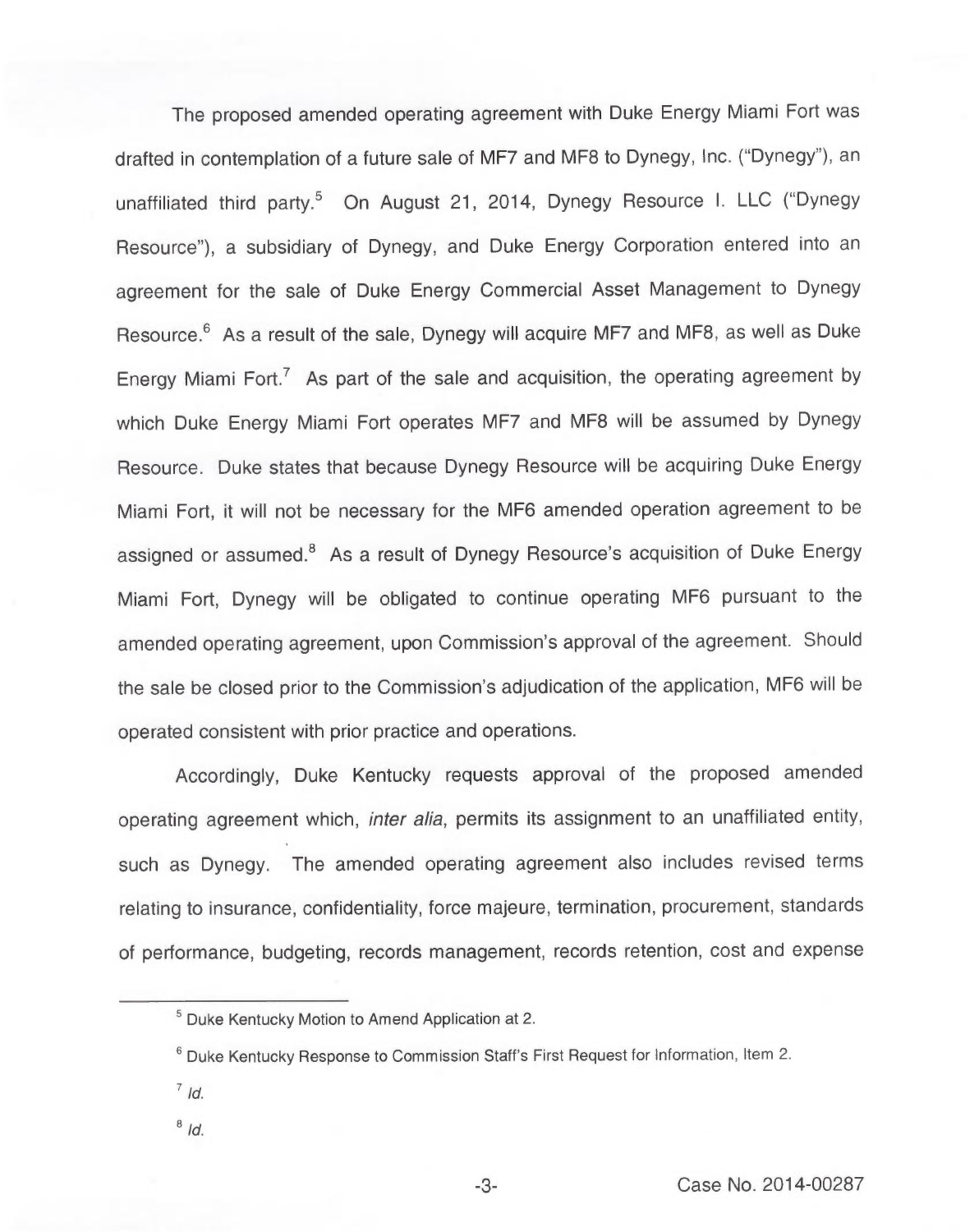reimbursement, indemnification, liabilities, dispute resolution, and warranties, and also provides for the payment of a fee for services rendered in operating MF6 in the amount of \$250,000 per operating year and \$100,000 per year while retirement services are rendered. The proposed amended operating agreement also provides for the automatic escalation of the fee according to an escalation factor, which is based on the Consumer Price Index. Duke Kentucky notes that it is unlikely that an unaffiliated third party would continue to operate MF6 without any remuneration beyond its costs, and therefore the fee, which was negotiated with Duke Energy Miami Fort, is necessary to permit an acceptable profit and incentive to provide the service.

Duke Kentucky states that the proposed amended operating agreement was negotiated at arm's length with Duke Energy Miami Fort. However, the amended operating agreement requests a deviation pursuant to KRS 278.2219 in the event the amended operating agreement is deemed to not be the result of an arm's-length transaction or priced at its fully distributed costs pursuant to KRS 278.2213(6) and KRS 278.2207(1)(b), respectively. Although the amended operating agreement was not competitively bid, Duke Kentucky asserts that such a bidding process would not have been beneficial, given the likely sale of MF7 and MF8. It states that a competitive bidding process would also have been unduly complicated and costly.

On October 3, 2014, the Commission granted Duke Kentucky's request to amend Exhibit 2 to its Application. The amendment included identifying Dynegy as the thirdparty purchaser of MF 7 and MF 8, and also contained minor amendments to the agreement that were requested by Dynegy.

-4- Case No. 2014-00287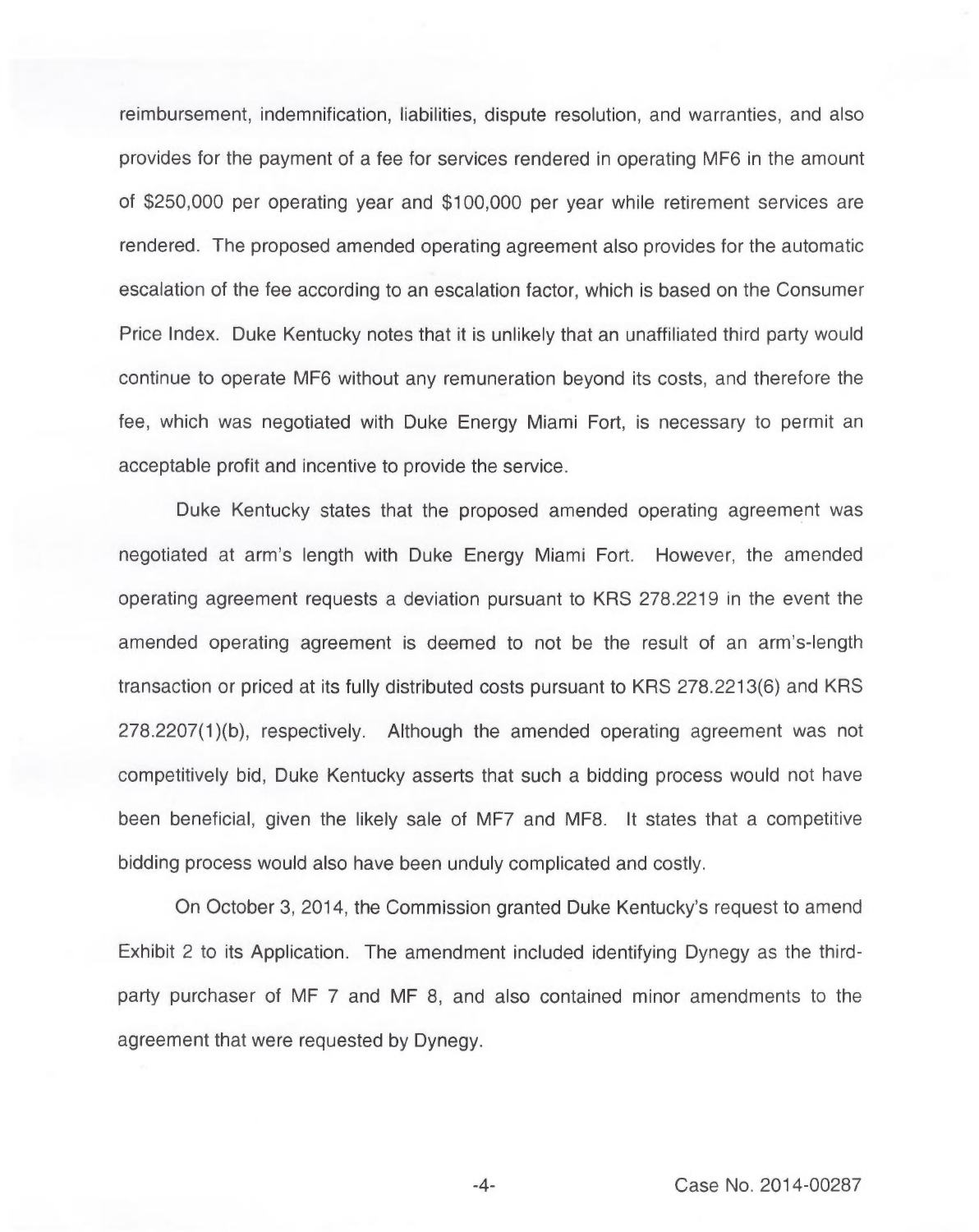## **FINDINGS**

Based upon a review of the record and being otherwise sufficiently advised, the

Commission finds that Duke Kentucky's proposed affiliate transaction agreement complies with the KRS 278.2207(1) and should be approved.

KRS 278.2207(1) provides:

The terms for transactions between a utility and its affiliates shall be in accordance with the following:

- (a) Services and products provided to an affiliate by the utility pursuant to a tariff shall be at the tariffed rate, with nontariffed items priced at the utility's fully distributed cost but in no event less than market, or in compliance with the utility's existing USDA, SEC, or FERC approved cost allocation methodology.
- (b) Services and products provided to the utility by an affiliate shall be priced at the affiliate's fully distributed cost but in no event greater than market or in compliance with the utility's existing USDA, SEC, or FERC approved cost allocation methodology.

KRS 278.2207(2) further permits a utility to request a deviation from the requirements set forth in KRS 278.2207(1). Here, the Commission finds that the terms of the affiliate transaction agreement, as amended, are reasonable and that no deviation is needed. Duke Kentucky has demonstrated that the continued operation of MF6 in concert with MF7 and MF8 by Duke Energy Miami Fort promotes efficiencies through economy of scale. In compliance with KRS 278.2207(1), the costs paid by Duke Kentucky to Duke Energy Miami Fort will be the latter's fully distributed cost and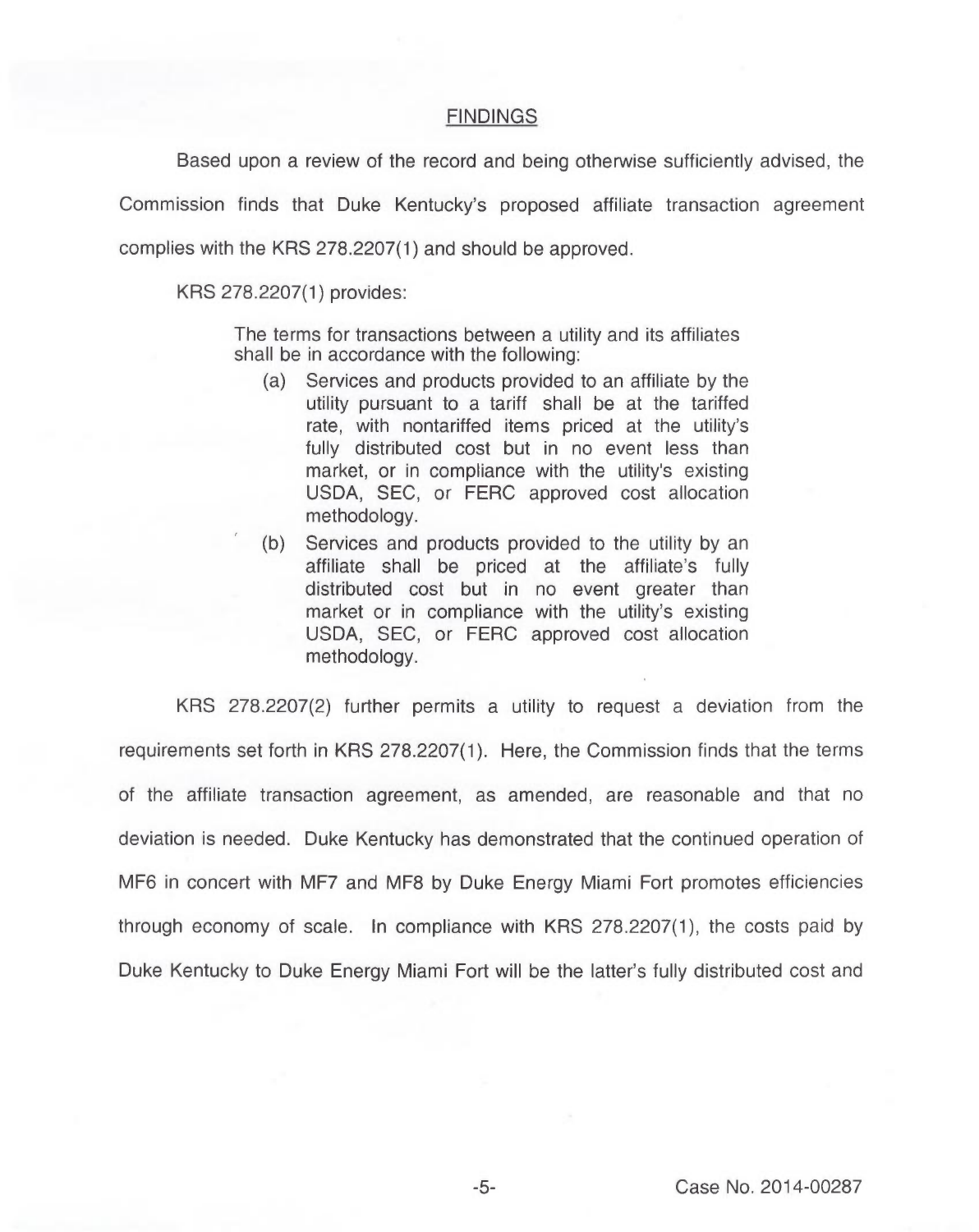will not be greater than market value, and will continue to be operational for a limited period of time.<sup>9</sup>

rthermore, the projected eventual operation by Dynegy Resource upon its acquisition of Duke Energy Miami Fort will continue to be reasonable based upon the same rationale of economy of scale. Dynegy Resource, as an unaffiliated third-party company, is entitled to an additional fee as compensation for its operating services, and the agreed-upon fee is a reasonable necessity in retaining Dynegy Resource, subsequent to its acquisition of Duke Energy Miami Fort, to continue operating and maintaining MF6. The Commission finds that the agreed-upon negotiated fee is reasonable and satisfies the pricing requirements set forth in KRS 278.2207(1). Accordingly, the Commission finds that the amended operating agreement should be approved.

IT IS THEREFORE ORDERED that:

 $1.$ Duke Kentucky's request to enter into a transaction and amended operation agreement for MF6 with its affiliate Duke Energy Miami Fort is granted.

 $2.$ Duke Kentucky's alternative request for a deviation from KRS 278.2207 and KRS 278.2213(6) is denied as moot.

<sup>&</sup>lt;sup>9</sup> According to the Commission's Final Order in Case No. 2014-00201, Duke Energy Kentucky (Ky. PSC Dec. 4, 2014), MF6 may not be operated beyond June 1, 2015 without additional approval by the Commission.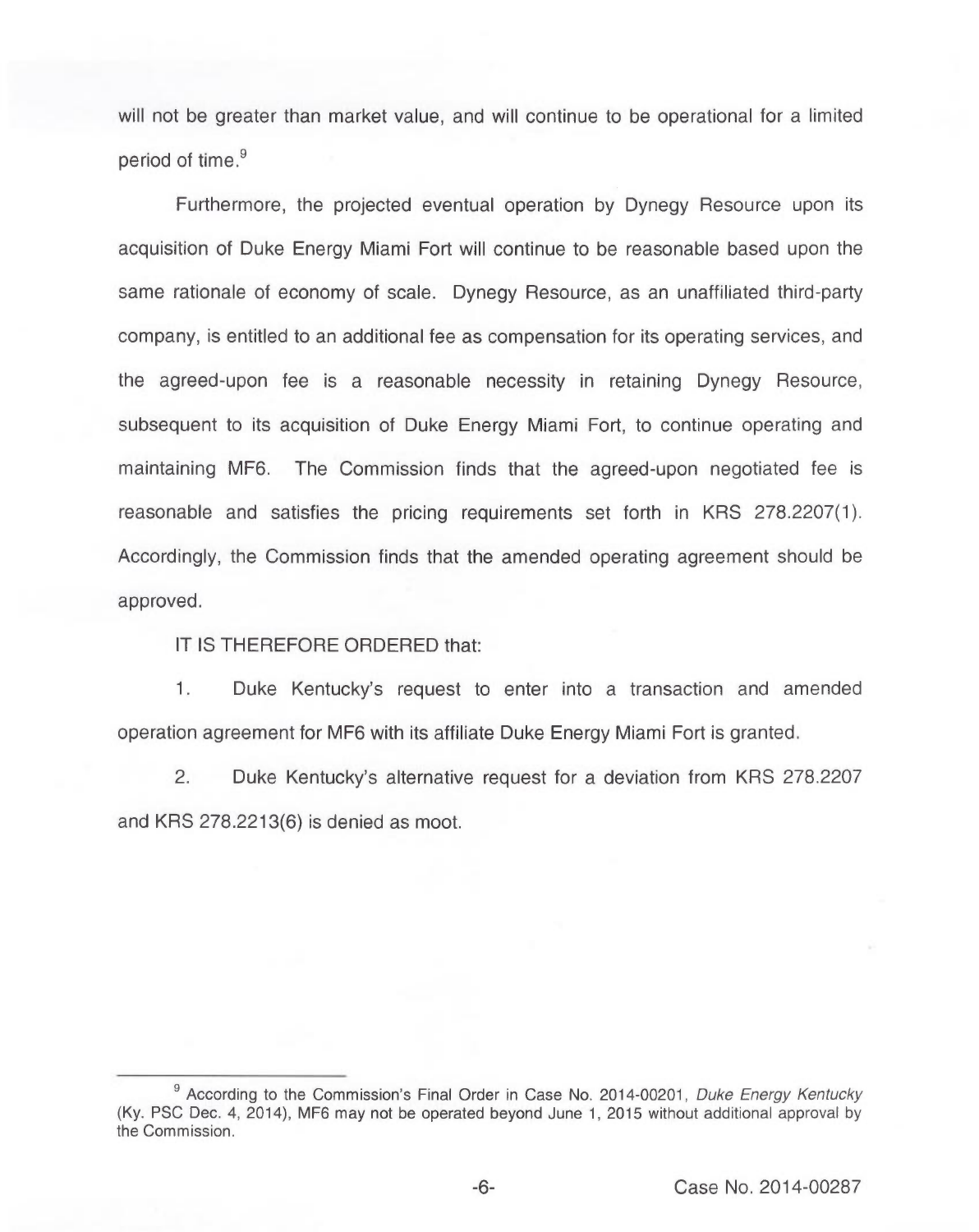By the Commission



**ATTEST** Executive Director

Case No. 2014-00287